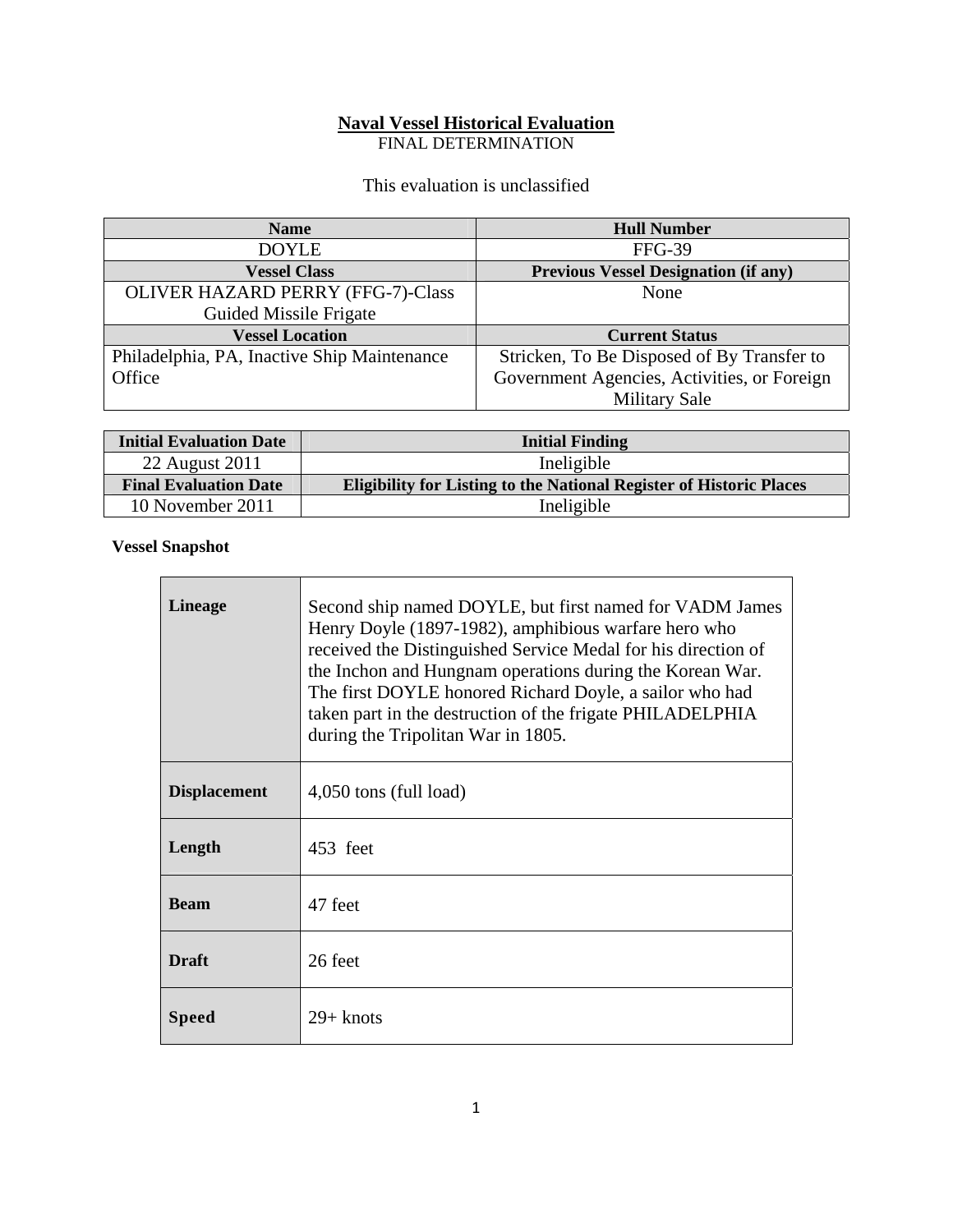| <b>Propulsion</b>     | Gas turbines; single screw                                                                                                                                             |
|-----------------------|------------------------------------------------------------------------------------------------------------------------------------------------------------------------|
| <b>Armament</b>       | One 3-inch/62 caliber gun, 1 PHALANX Close in Weapon<br>System (CWIS), one missile launcher (HARPOON,<br>STANDARD); 6 ASW torpedo tubes, 4 .50 caliber machine<br>guns |
| <b>Laid Down</b>      | 23 October 1981                                                                                                                                                        |
| <b>Launched</b>       | 22 May 1982                                                                                                                                                            |
| <b>Built By</b>       | Bath (ME) Iron Works Corporation                                                                                                                                       |
| <b>Sponsor</b>        | Mrs. Kathleen Doyle Watson and Ms. Anne Doyle,<br>granddaughters of the late VADM Doyle                                                                                |
| <b>Delivered</b>      | 29 April 1983                                                                                                                                                          |
| <b>Commissioned</b>   | 21 May 1983                                                                                                                                                            |
| <b>Decommissioned</b> | 29 July 2011                                                                                                                                                           |
| <b>Stricken</b>       | 29 July 2011                                                                                                                                                           |

## **Vessel History**

| <b>Deployment</b><br><b>Summary</b> | At least six Mediterranean deployments (including participation in Operation<br><i>Earnest Will</i> and two Persian Gulf deployments. Also operated in the Baltic<br>Sea, and deployed to operate with the Middle East Force. Took part in<br>UNITAS 39-98. Deployed to the Standing Naval Forces, Atlantic, and<br>conducted three Southern Command Deployments.  |
|-------------------------------------|--------------------------------------------------------------------------------------------------------------------------------------------------------------------------------------------------------------------------------------------------------------------------------------------------------------------------------------------------------------------|
| <b>Awards</b>                       | One Joint Meritorious Unit Award, two Meritorious Unit Commendations<br>(one as part of the GEORGE WASHINGTON CVN-73) Battle Group, the<br>other as part of the CARL VINSON (CVN-70) Battle Group), five Navy "E"<br>Ribbons, two Armed Forces Expeditionary Medals, three Armed Forces<br>Service Medals (one of those recognizing her participation in Operation |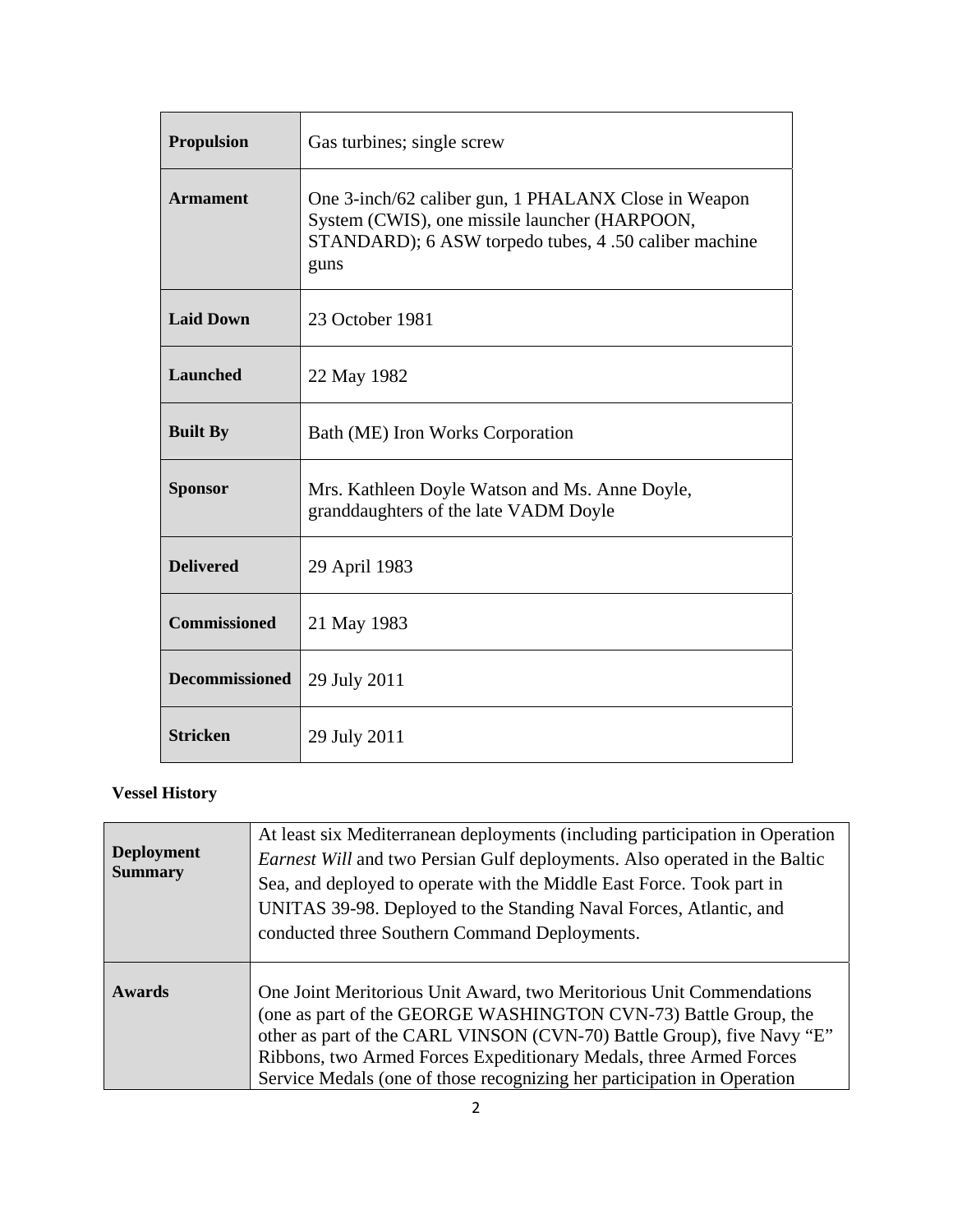|                                    | Sharp Guardian in the Adriatic), three Secretary of the Navy Letters of<br>Commendation, two Chief of Naval Operations Letters of Commendation,<br>Coast Guard Unit Commendation, and three Coast Guard SOS Ribbons.                                                                                                                                                                                                                                   |
|------------------------------------|--------------------------------------------------------------------------------------------------------------------------------------------------------------------------------------------------------------------------------------------------------------------------------------------------------------------------------------------------------------------------------------------------------------------------------------------------------|
| <b>Noteworthy</b><br><b>Events</b> | During Caribbean Counter Drug Operations in 1995 DOYLE captured a<br>sailing vessel attempting to smuggle 298 lbs. of cocaine with an estimated<br>street value of \$10,000,000.00, also conducted Law Enforcement and<br>Training Operations in the Caribbean and Yucatan Channel, operated with<br>ABRAHAM LINCOLN (CVN-72) Battle Group, participated in Operation<br>Sea Signal, an alien migration interdiction operation off the coast of Haiti. |
| DANFS* Entry                       | DOYLE's extant unclassified command histories/command operations<br>reports are posted on line on the NHHC Web Site; her DANFS history is in<br>the research stage.                                                                                                                                                                                                                                                                                    |

\**Dictionary of American Naval Fighting Ships*

## **Criteria Evaluation1**

| i.<br>Was the vessel awarded an individual    | N <sub>o</sub> |
|-----------------------------------------------|----------------|
| <b>Presidential Unit Citation?</b>            |                |
| ii. Did an individual act of heroism take     | No             |
| place aboard the vessel such that an          |                |
| individual was subsequently awarded           |                |
| the Medal of Honor or the Navy Cross?         |                |
| iii. Was a President of the United States     | No             |
| assigned to the vessel during his or her      |                |
| naval service?                                |                |
| iv. Was the vessel was the first to           | No             |
| incorporate engineering, weapons              |                |
| systems, or other upgrades that               |                |
| represent a revolutionary change in           |                |
| naval design or warfighting capabilities?     |                |
| v. Did some other historic or socially        | N <sub>0</sub> |
| significant event occur on board the          |                |
| vessel?                                       |                |
| <b>Historic Evaluation Conclusion</b>         | Ineligible     |
| Assessment of integrity of design, materials, | Not applicable |
| workmanship, feeling and/or association.      |                |

 1 Evaluation conducted using triggers established for naval vessels in *Program Comment for the Department of Navy for the Disposition of Historic Vessels*, issued by the Advisory Council for Historic Preservation on 15 March 2010.